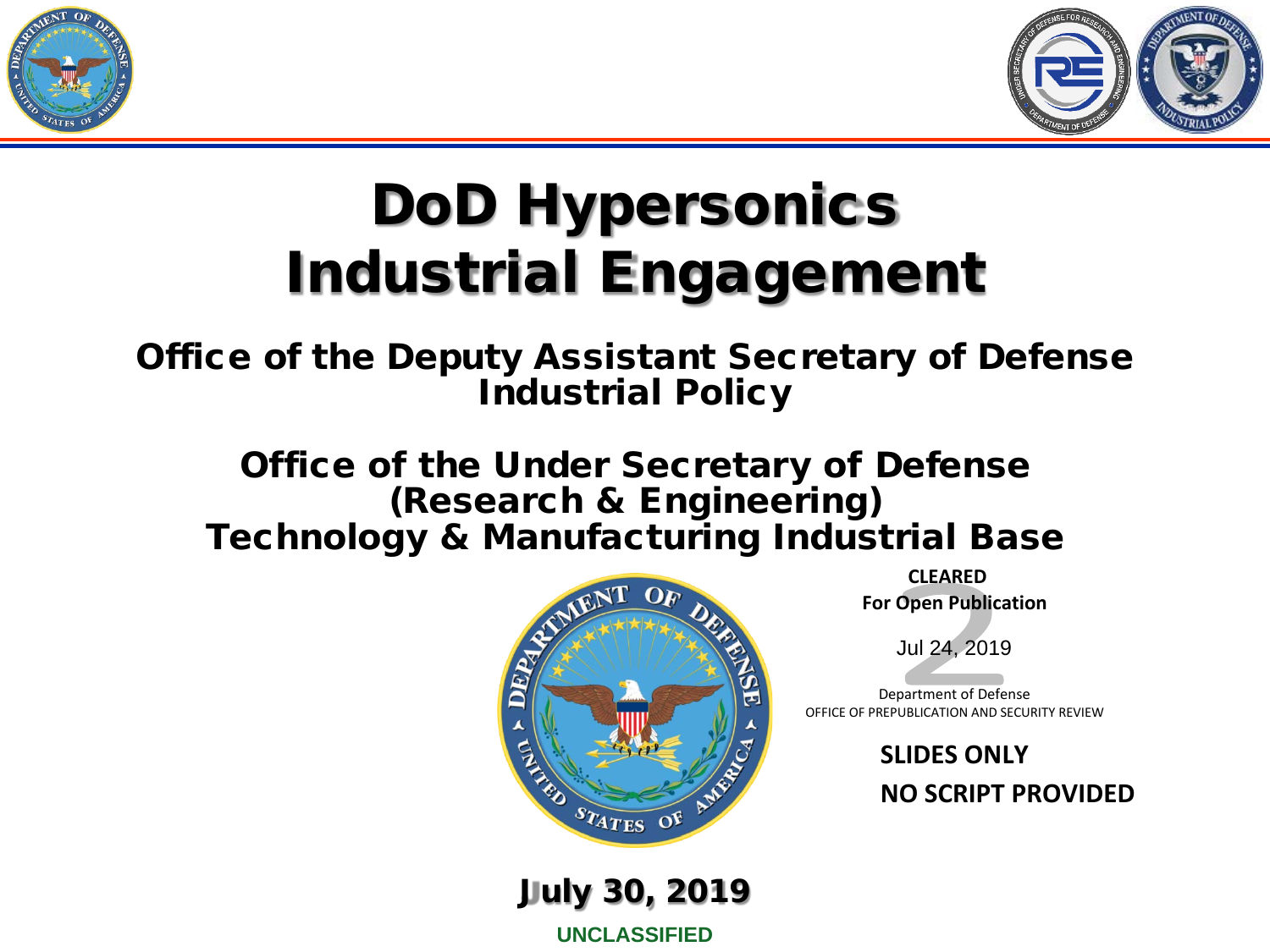

#### A&S and R&E Industrial Base Collaboration **UNCLASSIFIED**



The Office of the Deputy Assistant Secretary of Defense Industrial Policy and the Deputy Director, Research & Engineering – Technology & Manufacturing Industrial Base work together to ensure a robust defense industrial base, from development through production

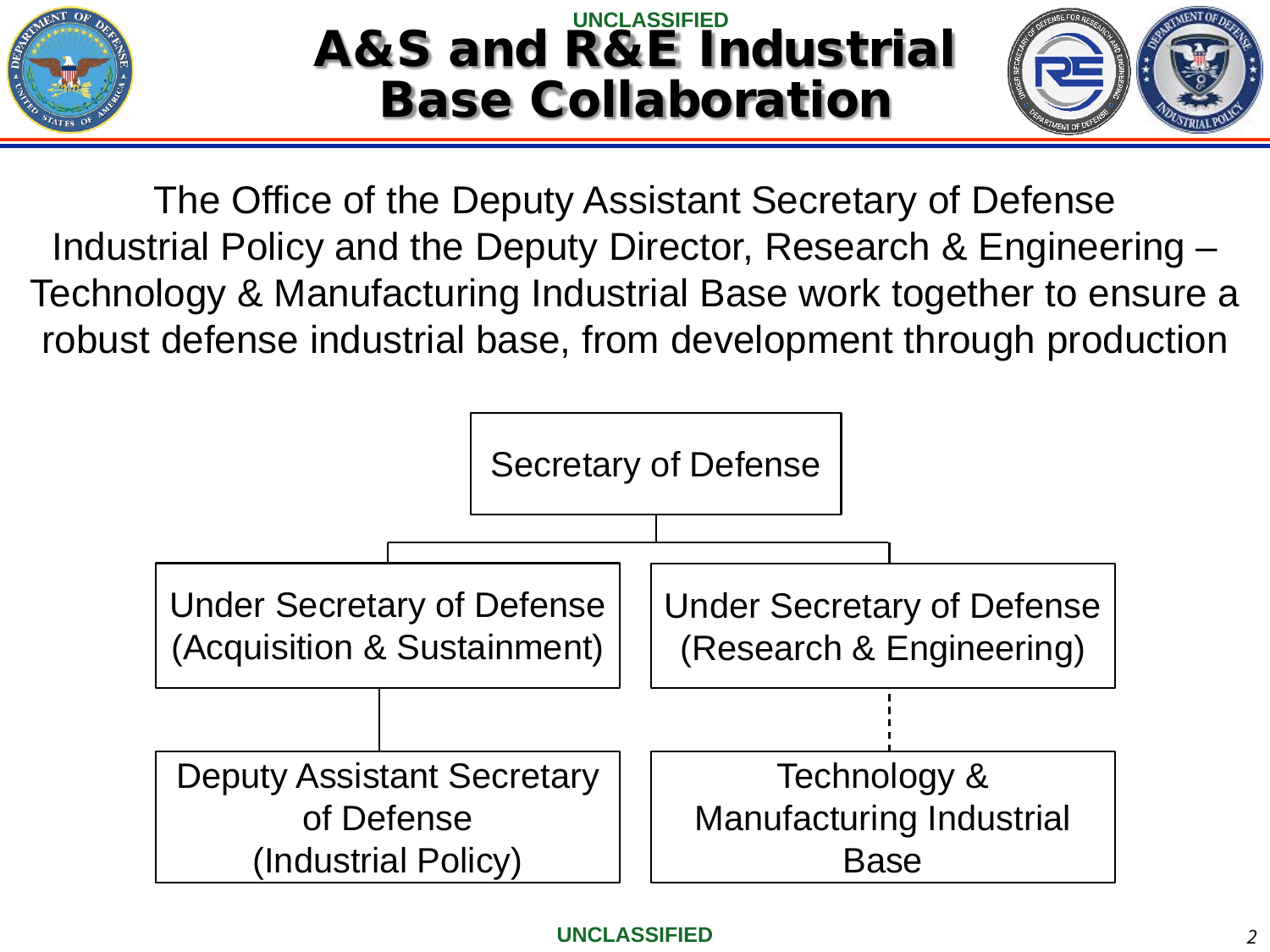**UNCLASSIFIED**



## Industrial Policy Mission



Ensure robust, secure, resilient, and innovative industrial capabilities upon which the Department of Defense can rely in an era of great power competition to fulfill current and future Warfighter requirements.





**UNCLASSIFIED** *2017 National Security Strategy* "A healthy defense industrial base is a critical element of U.S. power and the National Security Innovation Base. The ability of the military to surge in response to an emergency depends on our Nation's ability to produce needed parts and systems, healthy and secure supply chains, and a skilled U.S. workforce."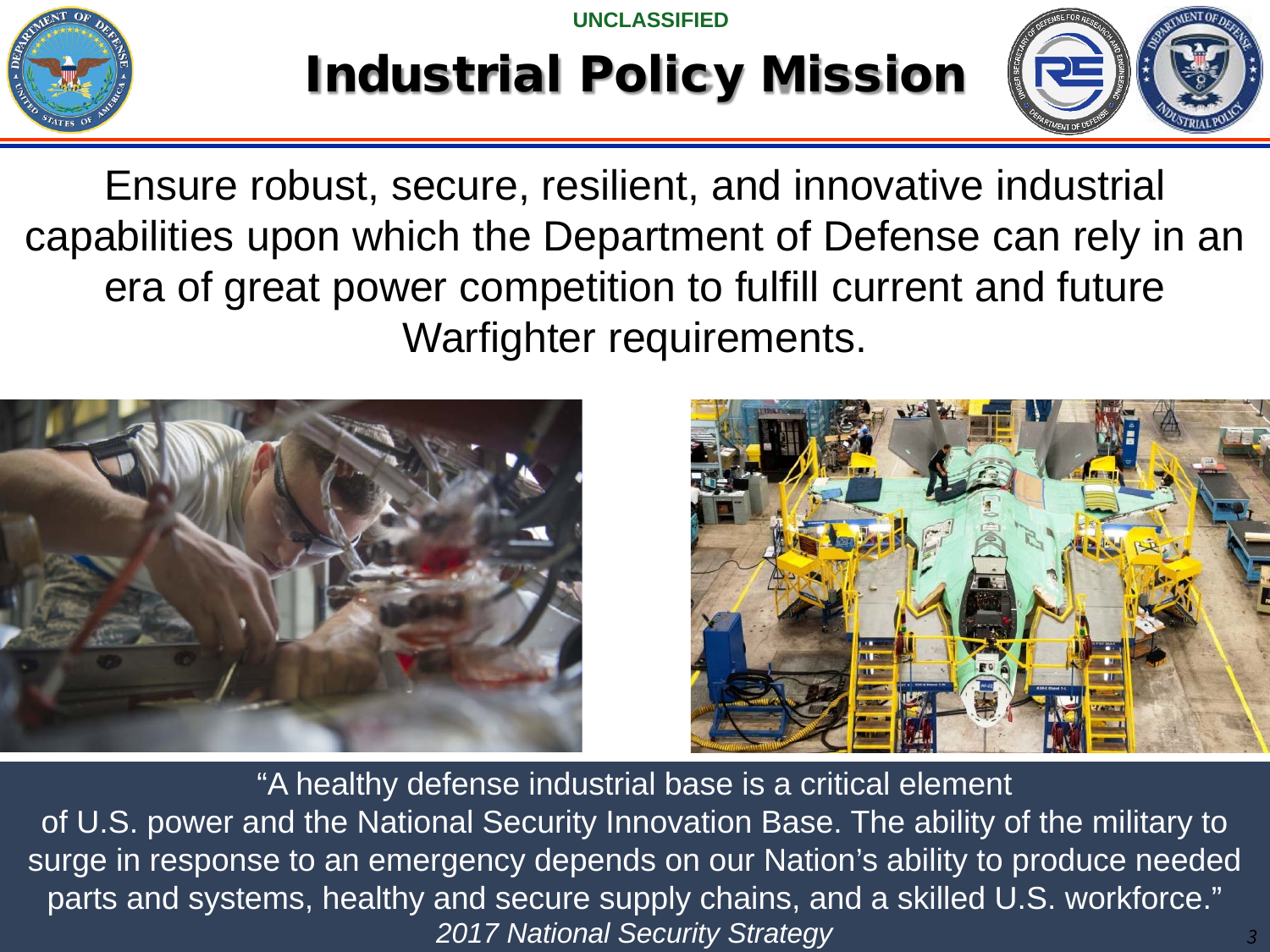





#### **UNCLASSIFIED**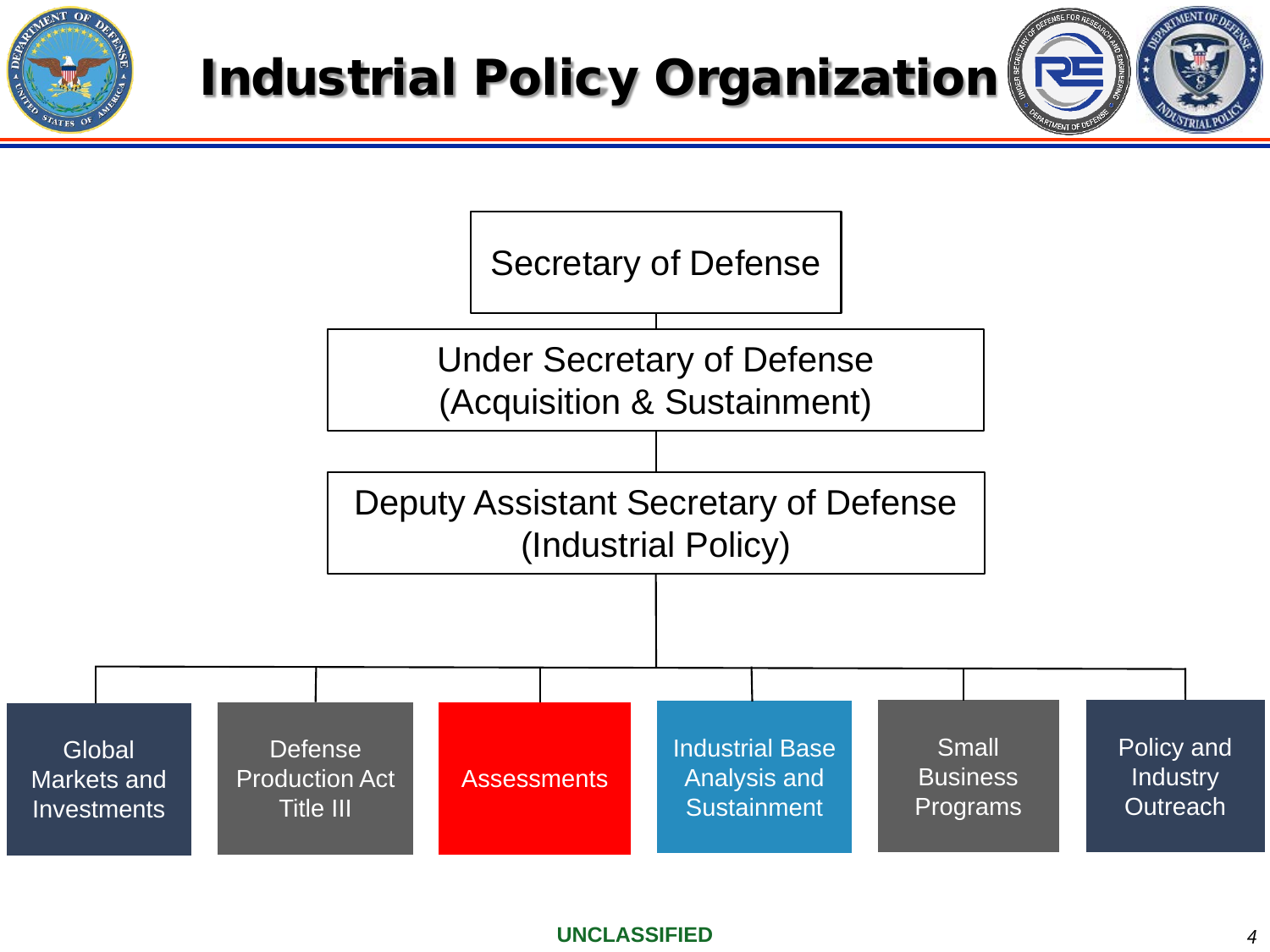

#### Technology & Manufacturing Industrial Base Mission **UNCLASSIFIED**



Develop long-term strategies and employ mechanisms to retain US advantage in current and emerging technologies and the industrial base developing, manufacturing and sustaining them. Provide direct support in the development and execution of technology modernization activities and priorities.



"The drive to develop new technologies is relentless, expanding to more actors with lower barriers of entry, and moving at accelerating speed. New technologies include advanced computing, "big data" analytics, artificial intelligence, autonomy, robotics, directed energy, hypersonics, and biotechnology— the very technologies that ensure we will be able to fight and win the wars of the future." *2018 National Defense Strategy*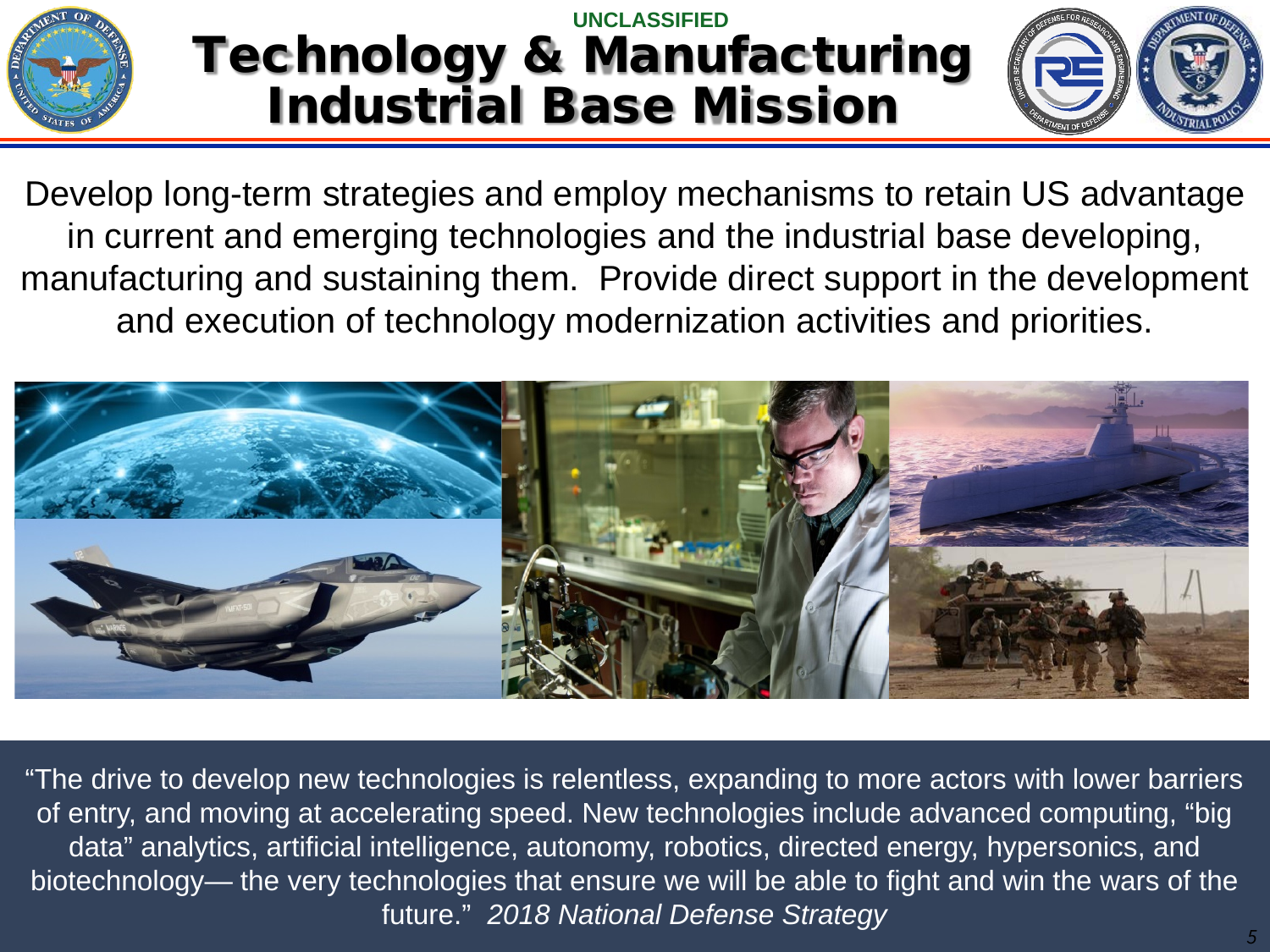

## Technology & Manufacturing Industrial Base Organization



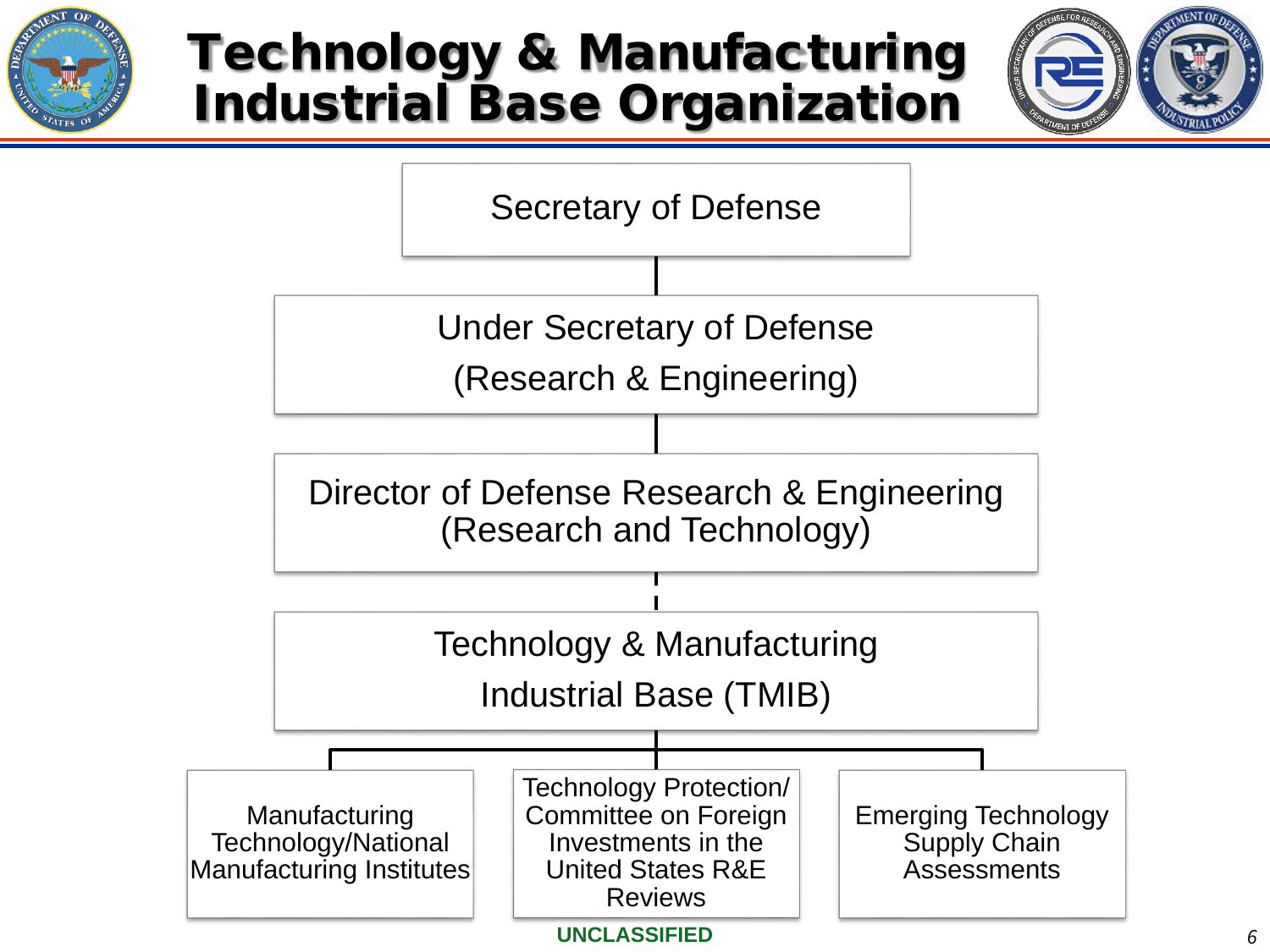



- The Defense Contract Management Agency's (DCMA) Industrial Analysis Group (IAG) performs industrial capacity analyses
- In February 2019, DCMA-IAG began a study to analyze the industrial base capacity and capability (existing or in development) for DoD hypersonic weapons, as well as to assess future technology base needs
- Existing Service IB studies served as a starting point to identify key areas to cover under this assessment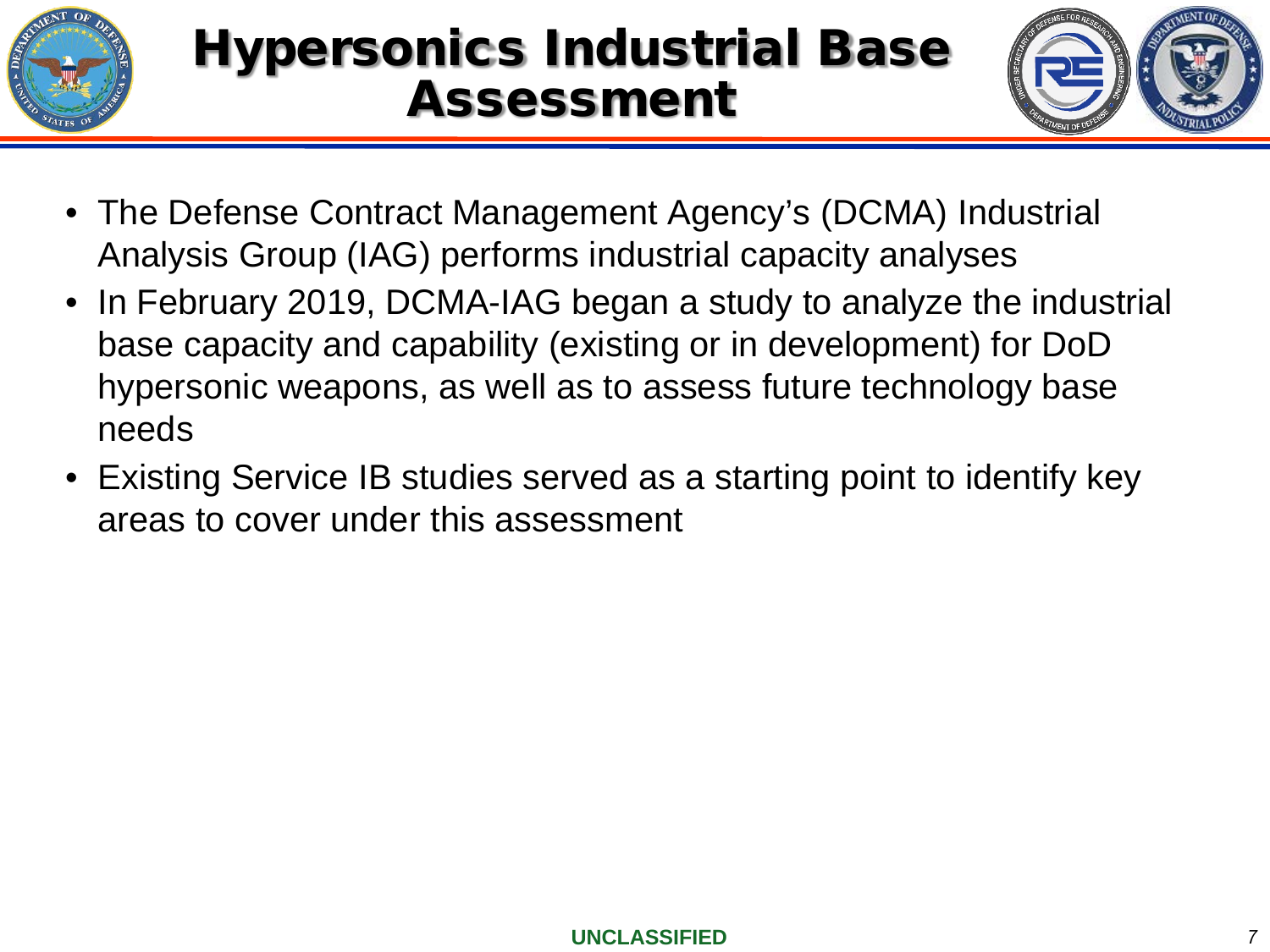

## Hypersonics Industrial Base Assessment (cont.)



The DCMA-IAG Hypersonics study will identify issues in the Defense Industrial Base with respect to capability and capacity, and any efforts needed to continue development and to transition hypersonic technology to production. Areas of focus include:

| Capacity                      | Capability                 | Industrial<br><b>Base</b><br><b>Bottlenecks</b> |
|-------------------------------|----------------------------|-------------------------------------------------|
| <b>Technical</b><br>Workforce | <b>Materials</b>           | Manufacturing                                   |
| <b>R&amp;D Support</b>        | Investment<br><b>Needs</b> | Need for<br>Prototyping<br><b>Designs</b>       |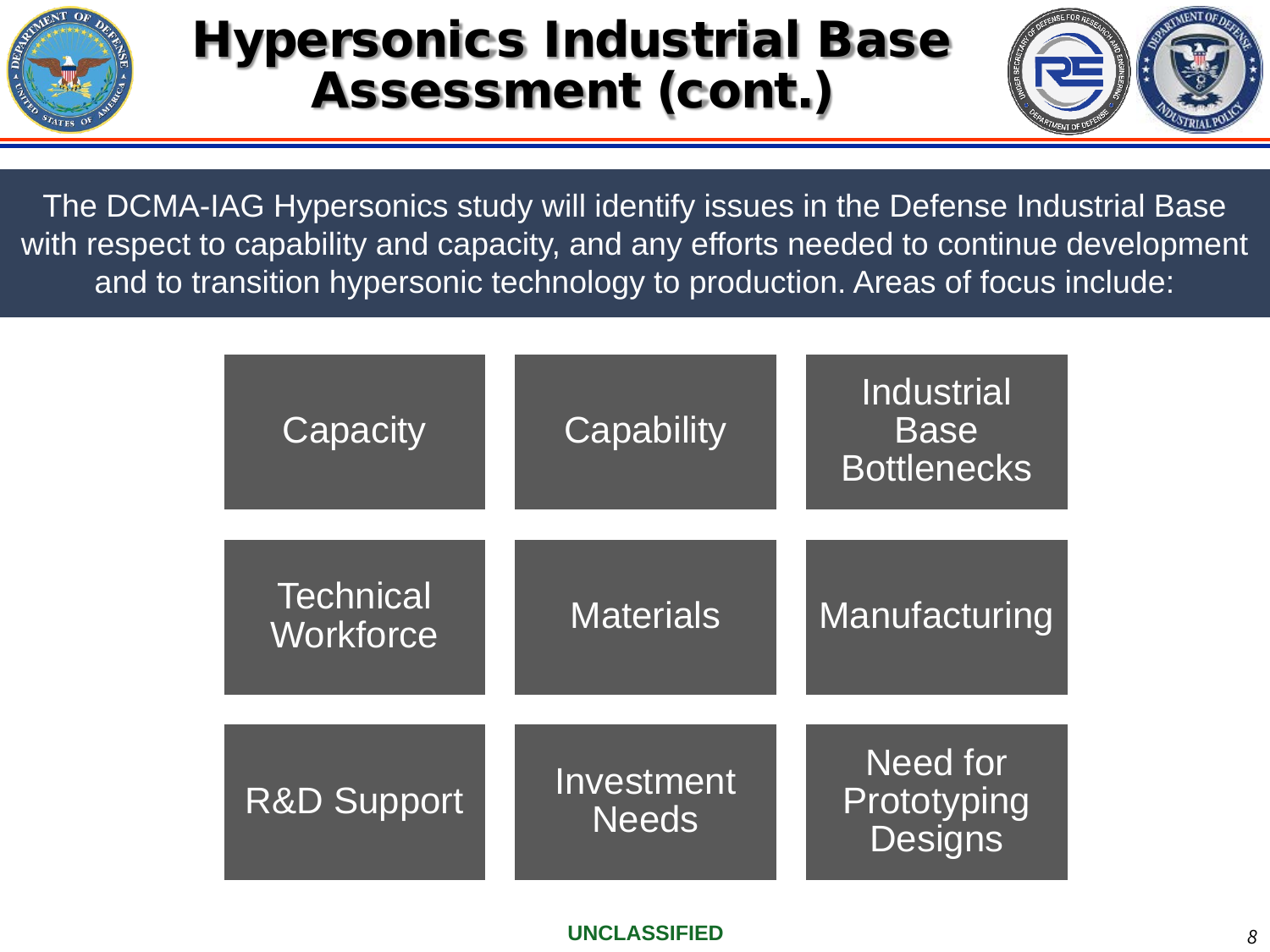

## TMIB Support to Hypersonics Tech Development Strategy



TMIB is developing a strategy to ensure sufficient domestic manufacturing and industrial base capacity exists for production of Hypersonics systems

- Phase 1: TMIB is conducting a review of existing reports to provide a comprehensive view of Hypersonics manufacturing and industrial base concerns, risks and opportunities
	- TMIB is coordinating with all stakeholders to compile and review previous reports; including DCMA-IAG study results

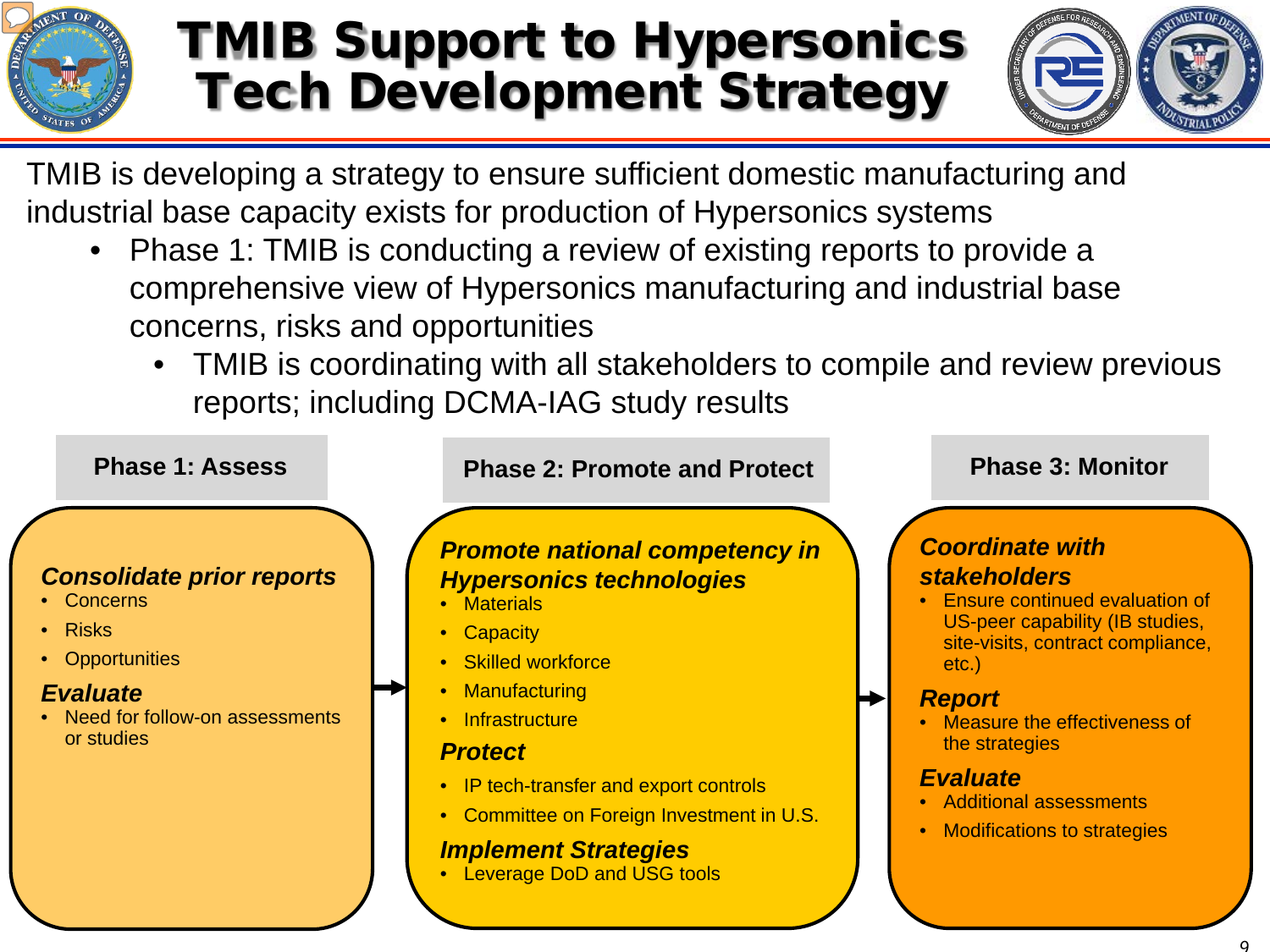

## **Contact**



#### **Dr. Chris Michienzi**

Director, Industrial Assessments Senior Industrial Analyst - Missiles and **Munitions** OUSD(A&S)/DASD, Industrial Policy (IP) christine.m.michienzi.civ@mail.mil

**Mr. Robert Gold** Director, Technology & Manufacturing Industrial Base DDR&E Research & Technology/STP&E robert.a.gold4.civ@mail.mil